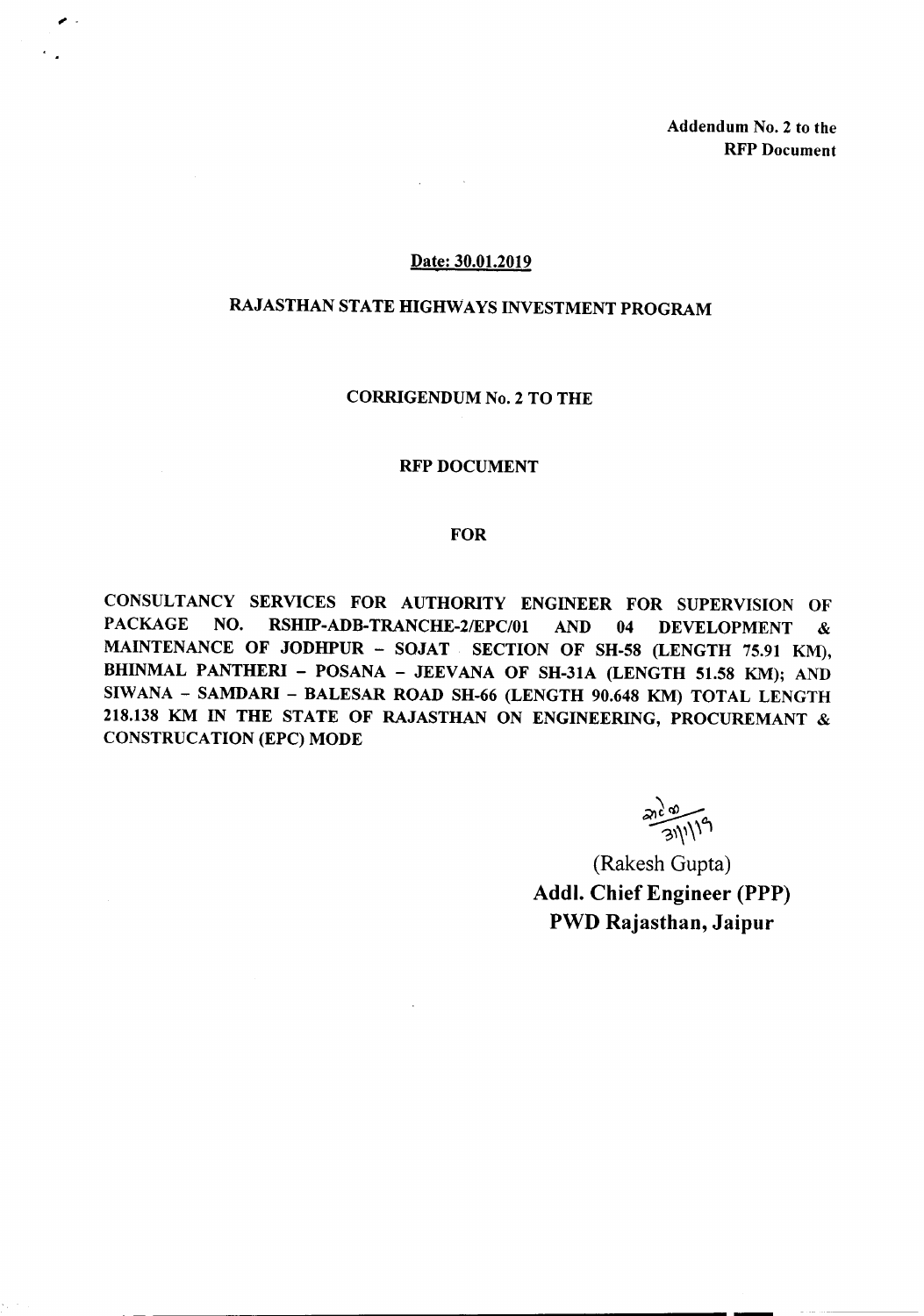## Addendum No.2 to the

## RFP Document

## Date: 30.01.2019

The following is the modification of the RFP Document for Authority Engineer for supervision of package no. RSHIP-ADB-TRANCHE-2IEPC/01 and 04 Development & Maintenance of Jodhpur - Sojat section of SH-58 (length 75.91 km), Bhinmal Pantheri - Posana - Jeevana of SH-31A (length 51.58 km); and Siwana - Samdari - Balesar Road SH-66 (length 90.648 km) total length 218.138 km in the State of Rajasthan on Engineering, Procurement & Construction (EPC) Mode. The deletion from the earlier text of the Bidding Document are indicated as strikethroughs and additions are underlined.

| S.No                             | <b>Clause No</b>                                                                                                                                                                                                                                                                                  | <b>Provisions of the Bidding Document</b>                                                                                                                                                                                                                                                                                                                                                                           |
|----------------------------------|---------------------------------------------------------------------------------------------------------------------------------------------------------------------------------------------------------------------------------------------------------------------------------------------------|---------------------------------------------------------------------------------------------------------------------------------------------------------------------------------------------------------------------------------------------------------------------------------------------------------------------------------------------------------------------------------------------------------------------|
|                                  | Section 2 (Letter of<br>Invitation to Consultants):<br>Data Sheet, Clause-3.3(i)                                                                                                                                                                                                                  | Ownership with the Firm/JV Firm/Associate Firm to<br>carry out following field activities:                                                                                                                                                                                                                                                                                                                          |
| $\overline{2}$<br>$\overline{3}$ | Section 2 (Letter of<br>Invitation to Consultants):<br>Appendix-EC Clause-<br>1(Evaluation Criteria for<br>Assessment of score of Key<br>Staff for adequacy of the<br>Assignment), Resident cum<br>Highway Engineer<br>Section 2 (Letter of<br>Invitation to Consultants):<br>Appendix-EC Clause- | Experience as Resident Engineer or similar capacity<br>in operation and maintenance of major highways(of<br>length of 50 km or more of similar configuration<br>2/4/6 lanning** or above on Independent/Authority<br>Engineer.<br>$\leq$ 2 1 projects<br>$-0$<br>$\frac{1}{2}$ projects<br>$-3$<br>Add 1 (one) mark extra for each additional project<br>subject to maximum 2 (two) marks.<br>General Qualification |
|                                  | 1(Evaluation Criteria for<br>Assessment of score of Key<br>Staff for adequacy of the<br>Assignment), Highway<br>Design Engineer                                                                                                                                                                   | II) Post Graduate in Transportation<br>/Highway Engineering/Pavement<br><b>Engineering or equivalent</b>                                                                                                                                                                                                                                                                                                            |
| $\overline{4}$                   | Section 2 (Letter of<br>Invitation to Consultants):<br>Appendix-EC Clause-<br>1(Evaluation Criteria for<br>Assessment of score of Key<br>Staff for adequacy of the<br>Assignment), Senior<br>Pavement Specialist                                                                                  | General Qualification<br>II) Post Graduate in Transportation /Highway<br>Engineering/Pavement Engineering or equivalent                                                                                                                                                                                                                                                                                             |

 $\frac{1}{311}$ 19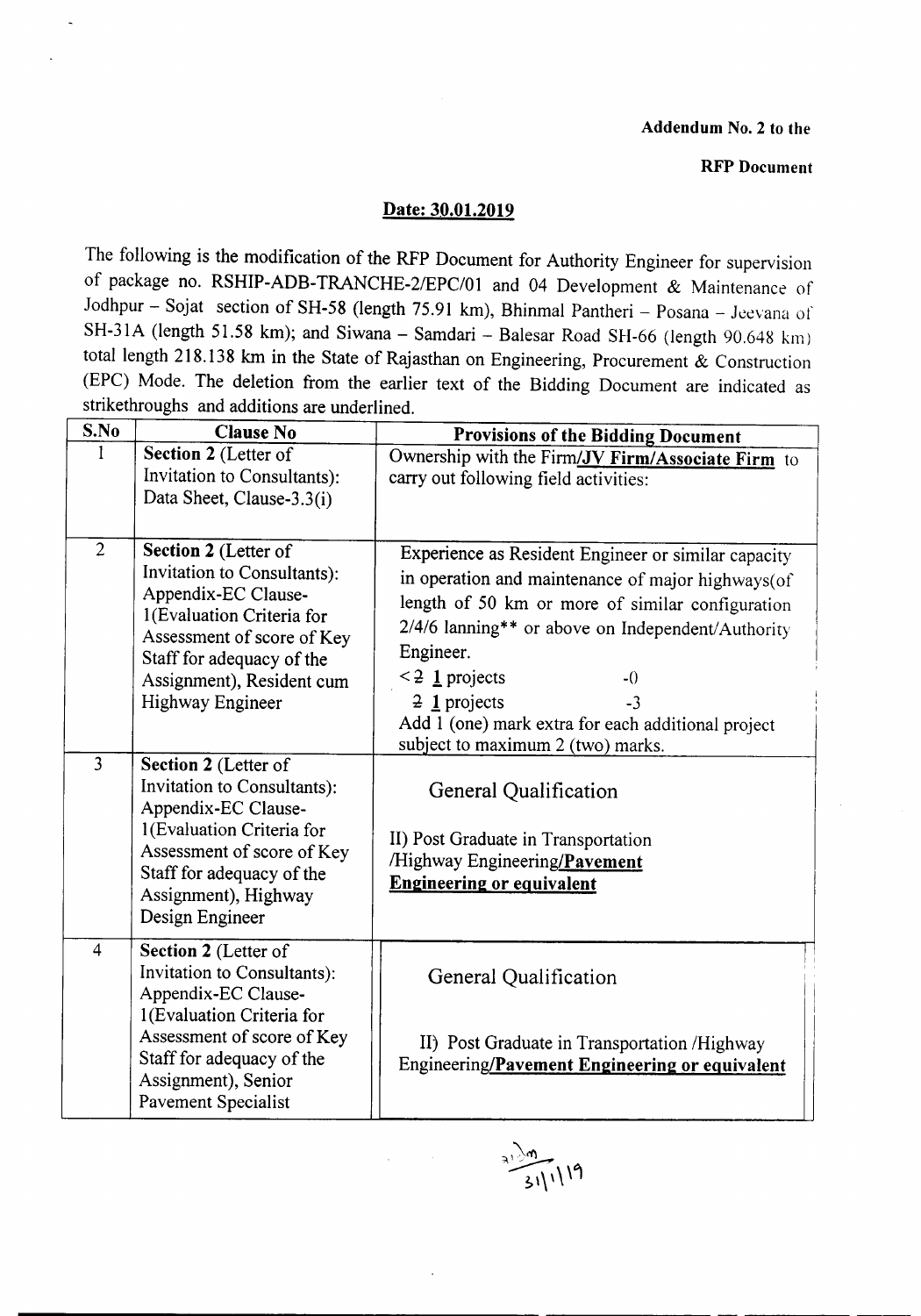|                                                                                                                                                                                                                           | Experience in similar capacity on major Highway<br>projects (of length of 88 km or more of similar<br>configuration 2/4/6 lanning**and above in<br>innovative/non-traditional technology and design<br>$-0$<br>$\leq$ 2 1 projects<br>$\overline{2}$ 1 Projects<br>Add 1 (one) mark extra for each additional project<br>subject to maximum 1 (one) marks.<br>Experience in similar capacity on PPP/EPC<br>Projects (of length of 88 km or more of similar<br>configuration of 2/4/6lanning**and above<br>-0<br>$\leq$ 2 1 projects<br>$-3$<br>$-2$ 1 Projects<br>Add 1 (one) mark extra for each additional project<br>subject to maximum 2 (two) marks. |
|---------------------------------------------------------------------------------------------------------------------------------------------------------------------------------------------------------------------------|-----------------------------------------------------------------------------------------------------------------------------------------------------------------------------------------------------------------------------------------------------------------------------------------------------------------------------------------------------------------------------------------------------------------------------------------------------------------------------------------------------------------------------------------------------------------------------------------------------------------------------------------------------------|
| Section 2 (Letter of<br>5<br>Invitation to Consultants):<br>Appendix-EC Clause-<br>1(Evaluation Criteria for<br>Assessment of score of Key<br>Staff for adequacy of the<br>Assignment), Senior<br>Quality/Material Expert | General Qualification<br>II) Post Graduate in <del>Transportation /Highway</del><br><b>Engineering Geotechnical Engineering/Foundation</b><br><b>Engineering/Soil Mechanics/Rock Mechanics</b><br>Experience in similar capacity in handling Similar<br>Highway projects (of length 50 km or more of<br>similar configuration (2/4/6 laning**) and above)<br>on EPC/PPP Mode.<br>-0<br>$\leq$ 2 1 projects<br>$-2$ 1 Projects<br>Add 1 (one) mark extra for each additional project<br>subject to maximum 1 (one) marks.<br>Experience in similar capacity on major                                                                                       |
|                                                                                                                                                                                                                           | Highway projects (of length 50 km or more<br>of similar configuration (2/4/6 laning**) and<br>above) in innovative/non traditional<br>technology<br>$\leq$ 2 1 projects<br>$-3$<br>$-2$ 1 Projects<br>Add 1 (one) mark extra for each additional project<br>subject to maximum 2 (two) marks.<br>$\frac{210^{89}}{21111}$                                                                                                                                                                                                                                                                                                                                 |

I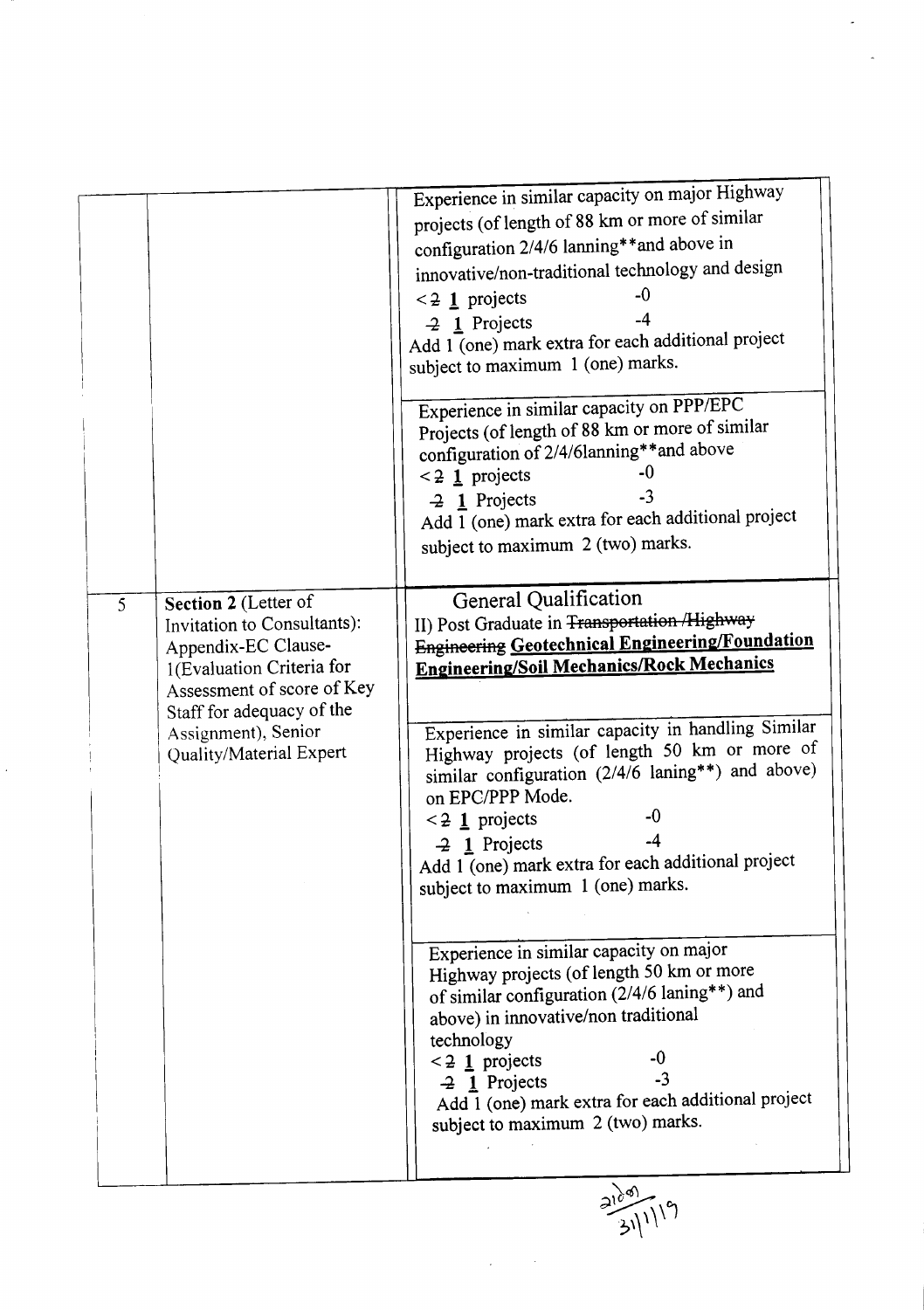| 6              | Section 2 (Letter of<br>Invitation to Consultants):<br>Appendix-EC Clause-<br>1(Evaluation Criteria for<br>Assessment of score of Key<br>Staff for adequacy of the<br>Assignment), Road Safety<br>Expert               | General Qualification<br>II) Post Graduate in Transportation /Highway<br><b>Traffic/Safety Engineering or equivalent</b>                                                                                                                                                                                                                                                                                                                                            |
|----------------|------------------------------------------------------------------------------------------------------------------------------------------------------------------------------------------------------------------------|---------------------------------------------------------------------------------------------------------------------------------------------------------------------------------------------------------------------------------------------------------------------------------------------------------------------------------------------------------------------------------------------------------------------------------------------------------------------|
| $\overline{7}$ | Section 2 (Letter of<br>Invitation to Consultants):<br>Appendix-EC Clause-<br>1(Evaluation Criteria for<br>Assessment of score of Key<br>Staff for adequacy of the<br>Assignment), Senior<br>Bridge/Structure Engineer | General Qualification<br>II) Post Graduate in <del>Transportation /Highway</del><br><b>Structural</b> Engineering                                                                                                                                                                                                                                                                                                                                                   |
| 8              | Section 2 (Letter of<br>Invitation to Consultants):<br>Appendix-EC Clause-<br>1(Evaluation Criteria for<br>Assessment of score of Key<br>Staff for adequacy of the<br>Assignment), Senior Contract<br>Specialist       | General Qualification<br>II) Post Graduate in Transportation /Highway<br>Engineering Degree in Law/Post Graduate in<br>Management/Certificate Course in Management/<br><b>Certificate Course in Contract Management</b>                                                                                                                                                                                                                                             |
| 9              | Section 2 (Letter of<br>Invitation to Consultants):<br>Appendix-EC Clause-<br>1(Evaluation Criteria for<br>Assessment of score of Key<br>Staff for adequacy of the<br>Assignment), Senior<br>Quantity Surveyor         | General Qualification<br>II) Post Graduate in Transportation /Highway any<br><b>Branch of Civil Engineering</b><br>Experience as Quantity Surveyor or equivalent in<br>Construction supervision highway Projects[of<br>length 88 Km or more of similar configuration<br>(2/4/6 lanning**) on EPC/PPP Mode<br>$\leq$ 1 Projects<br>$-0$<br>$\frac{1}{2}$ Projects<br>$-3$<br>Add 1 (one) mark extra for each additional project<br>subject to maximum 2 (two) marks. |

 $\frac{2124}{31^{11/19}}$ 

.- -.